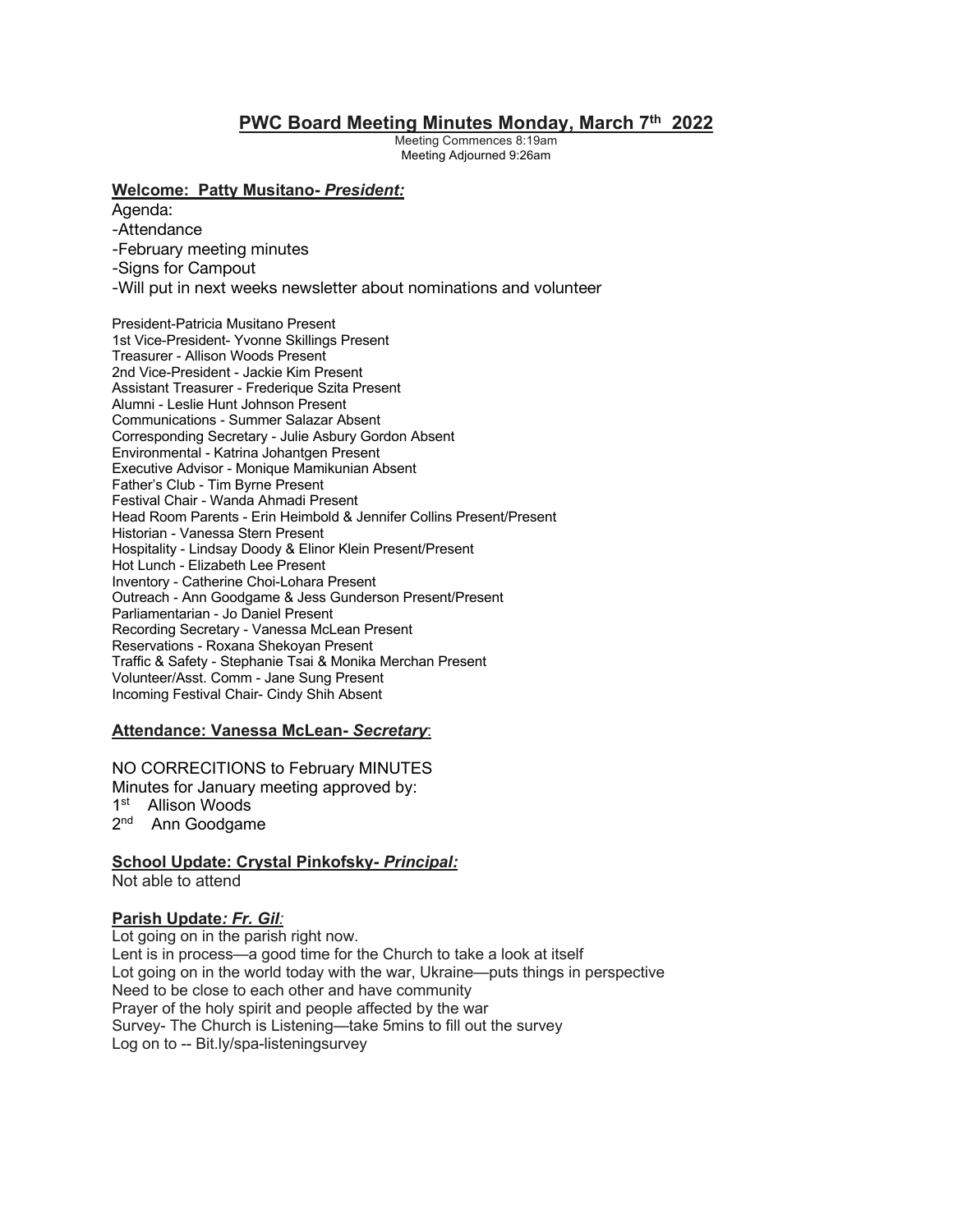### **Treasurer:** *Allison Woods:*

For the month ended January 2022, our opening balance was two hundred twenty six thousand seven hundred sixty nine dollars and forty cents (\$226,769.40), and our closing balance was two hundred thirty thousand seven hundred thirty one dollars and forty nine cents (\$230,731.49). Our expenses were turning over the Jean Perkins Foundation gift to the church for the JCPC furnace repairs, expenses from the faculty Christmas lunch and faculty & staff Christmas gifts, and a Jersey Mike's day. We had income from a transfer of some excess funds that had accrued in our merchant account, which is a holding account for all PWC and festival revenue. That amount will soon be transferred to the school and/or church for some capital projects, which is why we've now moved it to our checking account.

Also, I have been continuing to work with the parish finance council and Yvette to clean up some of our financial reporting to the parish finance council.

Everyone please keep in mind that our fiscal year will close on June 30th, in about three months. So if you have any outstanding expenses from 2021, please get those in ASAP. And looking ahead to our spring events, submit those as you incur them, please don't leave them to the last minute. We need to set our budget for next year so we can make our year-end transfer to the school, and we can't do that effectively if we don't have all our current expenses accounted for.

Approved by: 1st Jess Gunderson 2nd Ann Goodgame

### **Asst. Treasurer:** *Freddy Szita:*

Amazon \$535.09- 121 families – just 1/3 of the school is signed up Started Olivers Labels its now being linked to the vendors on the school website, we get 20% of each sale and so far we have had 6 orders and earned \$49.59

**Cindy Shih- (New) 2022 Festival Chair-** Theme announcement and pep rally Tuesday, March 7th Not present

### **Festival Update:** *Wanda Ahmadi:*

Will be sending out the thank you remarks from One Love and report the figures and how much we made

### **Yvonne Skillings:** *(1st VP):*

Mothers Luncheon Asking for baskets that are \$150 to \$300 :) We need more RSVP's from board

**Jackie Kim:** *(2nd VP):*

Nothing to report

### **Erin Heimbold & Jennifer Collins:** *(Head Room Parents):*

Spring Sing1 Buddy Families and Room parent volunteers 272 RSVP's for Spring Sing

# **Lindsay Doody & Elinor Klein:** *(Hospitality):*

JCPC closet has become a mess Stuff gets thrown in Clarify to anyone who uses the JCPC, please keep it organized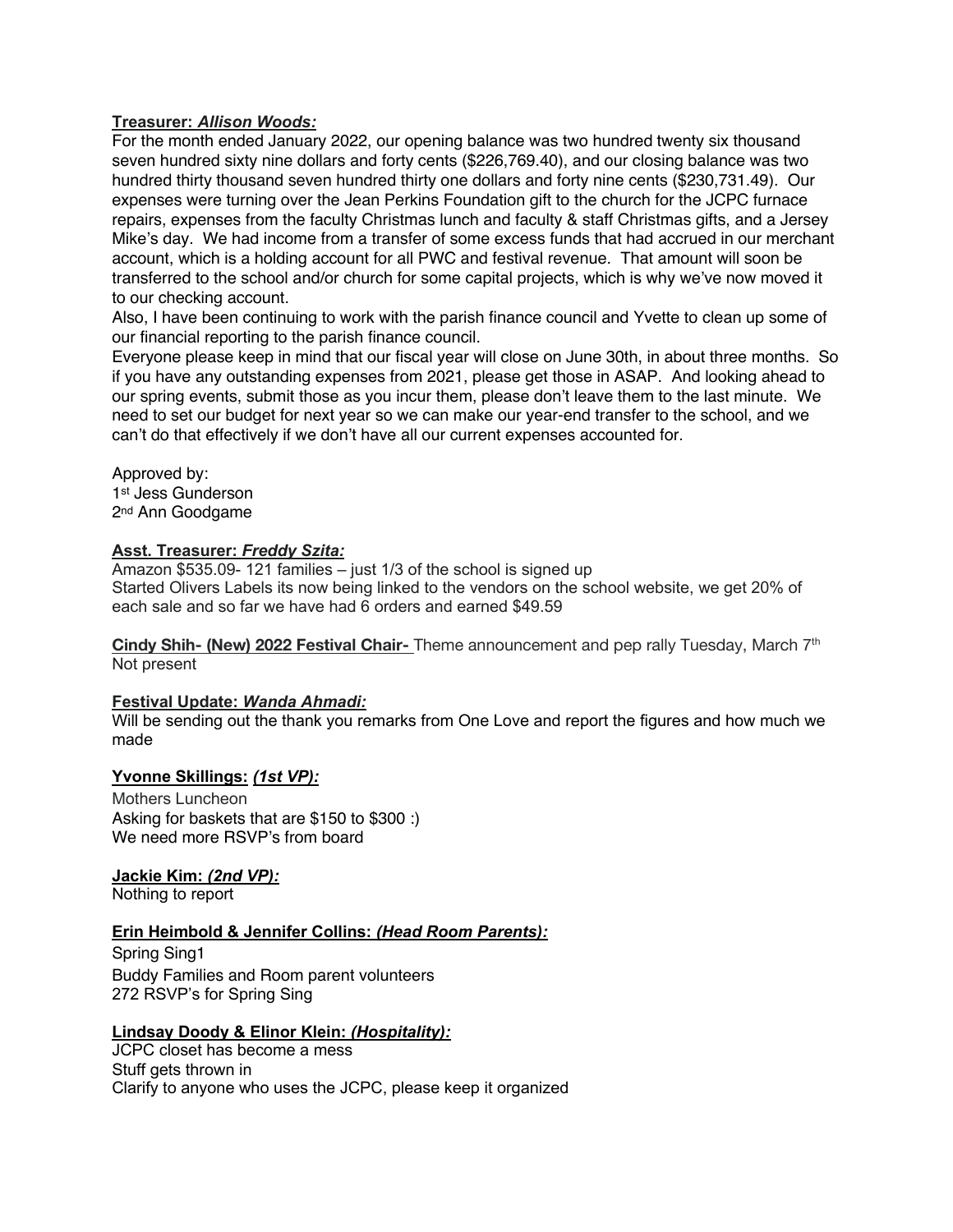### **Julie Asbury Gordon:** *(Corresponding Secretary)*:

PWC breakfast signups

#### **Roxana Shekoyan:** *(Reservations):*

Ask Jenn and Erin if they are going to need Name Tags for any of the Spring Sings. I haven't heard from anyone about that, and it's happening on March 17th.

Would like to know about the boutonnière option for the past presidents name tags at the Mothers' Luncheon. I've been looking for a 3D paper flower to make the PWC past presidents name tags stand out, but Molly Kublicki had mentioned that the presidents really like their boutonnières and request to have them. Please advise...

To Cindy: I'd like to know by when I'll be getting the raffle basket itemized lists to be printed before the event.

#### **Jo Daniel: (***Parliamentarian)***:**

Election for President and VP and Board positions. PWC Officers nomination process Meeting this week to select the President and Vice President 3 members on the nominating committee 4 members from general membership Will be presented at Spring Sing 1- will announce the new slate All needs to remain confidential – not an open discussion

#### **Summer Salazar:** *(Communications):*

Nothing to report

**Jane Sung***: (Volunteer/Asst Comm.):*

Nothing to report

**Vanessa Stern:** *(Historian)***:**

Working on a few things, ski trip,

#### *Leslie Hunt Johnson: (Alumni)***:**

Alumni Dinner-

Alumni role is in transition. Met with Mike Ness about best way to handle the Alumni Role Have not been involved in certain things that would be helpful, getting this to be more defined

#### *Elizabeth Lee: (Hot Lunch)***:**

Event went well- Mardi Gras theme on Fat Tuesday Parents were not invited so it went more smoothly, suggest to keep it simple and just have the kids

### **Catherine Choi:** *(Inventory):*

Now that we are getting busier the JCPC is busier- we need a better system for borrowing the tablecloths

### **Stephanie Tsai & Monika Merchan:** *(Traffic & Safety)***:**

Had out 1<sup>st</sup> orientation for the younger families, well attended Reiterated the traffic rules Keeping the kids safe, not jay walking Working on a crossing guard 3<sup>rd</sup> party came out to determine best traffic and drop off routes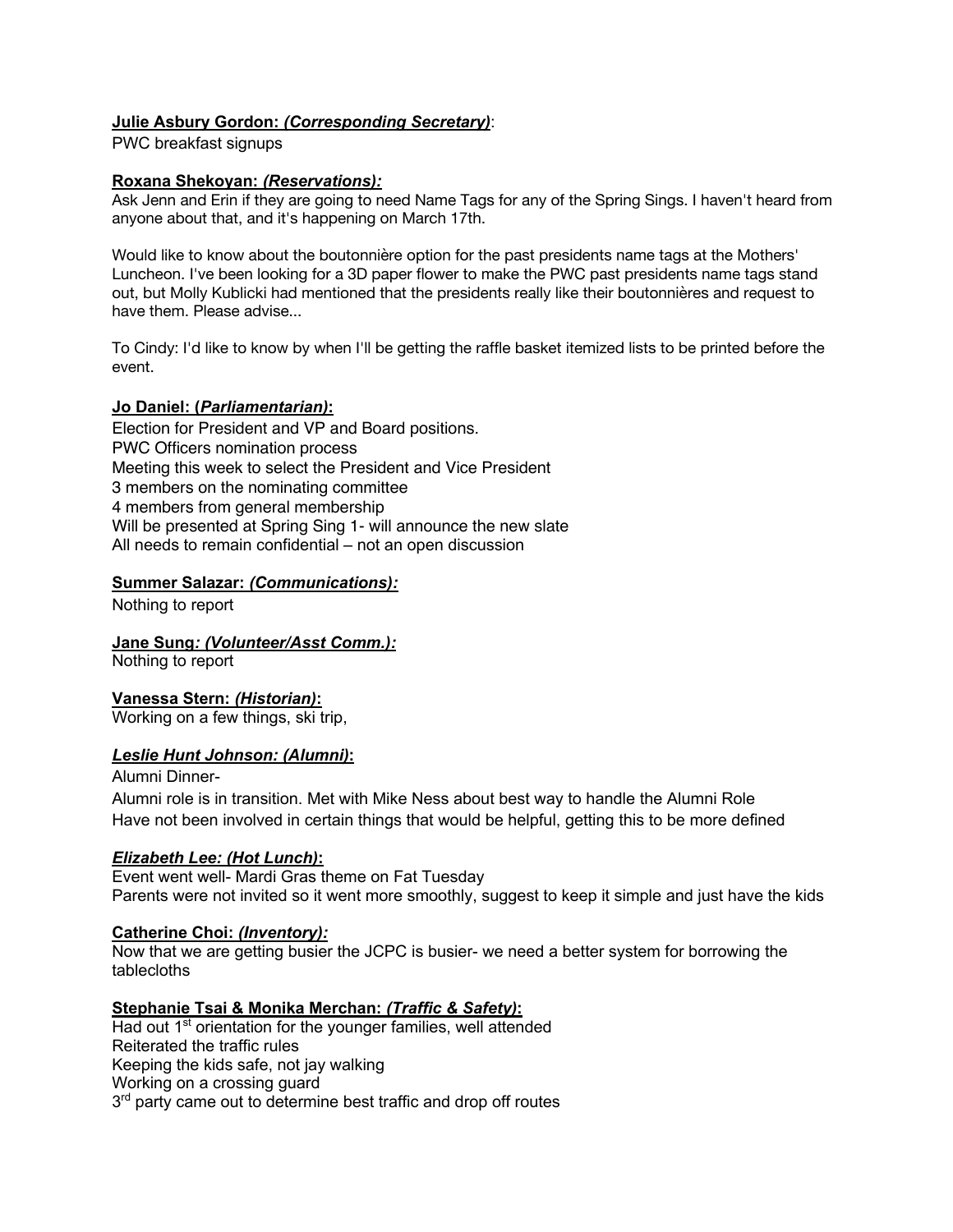### **Ann Goodgame & Jess Gunderson**: **(Outreach***)***:**

In the process of figuring out how to be helpful and philanthropic to the situation in the Ukraine, specific things that this organization is requesting, diapers, formula, etc. Karrie Franchina has the name of a company and figuring out specifics and how we can help. We want to do something and make sure its useful

### **Katrina Johantgen:** *(Environment)***:**

Wanting to get a sign up genius for carpooling options for next year

### **Tim Byrne:** *(Father's Club)***:**

What is the PWC 2022 -2023 Budget

The school prepared for COVID "home school learning" and COVID "in person learning", what about Post COVID "leaning"

No new updates from last month.

Back to raising funds for after school activities. Where is our fund going to next year? Does PWC have a budget? We looked at school during covid and where the money went to during that time. What about post Covid? The kids are deficient in math and many are having behavioral problems. Maybe our funds can be earmarked for after school programs, for academics and/or behavioral issues. Professional consultants can maybe come in and do some troubleshooting. How can we put the funds we raise into these issues. We did our job, we raised the money. How/where can we direct it?

Mayora: The PWC funds are earmarked. They make sure there aren't high tuition increases. I would email Crystal and Sue BJ with your concerns. We are proactively trying to help all the students as a whole. We are aware of the behavioral issues. If you have suggestions we are always open to them.

Katrina: Musical theater? Are we bringing that back?

Mayora: Yes, we need to bring that back. We got rid of the plexi-glass. (Which was the first step) That was huge.

Tim: Where does that plastic from plexi go? There are many things post covid, that we can do. Maybe a task force is needed… Maybe we need to hire more teachers and keep the tuition a flat cost (with a slight increase) As active parents and seeing our kids go through post covid issues we are concerned and feel like we need to do something, etc..

Patty: That might be something for Sister Stella Foundation. They do enrichment that helps all the kids that doesn't come out of PWC (which goes towards operating costs) That sounds like something every kid would benefit from.

Mayora: I totally understand that a \$200-\$300 increase, might not be a lot for some families… and there are families where that is a lot. We work to keep those tuition costs low and affordable for everyone.

Tim: (Aside from saving money on tuition) We're also spending money for the tutors. For reading, for math. 1-2 hours working with the kids daily / weekly is a lot.. I'd rather put that money towards resources.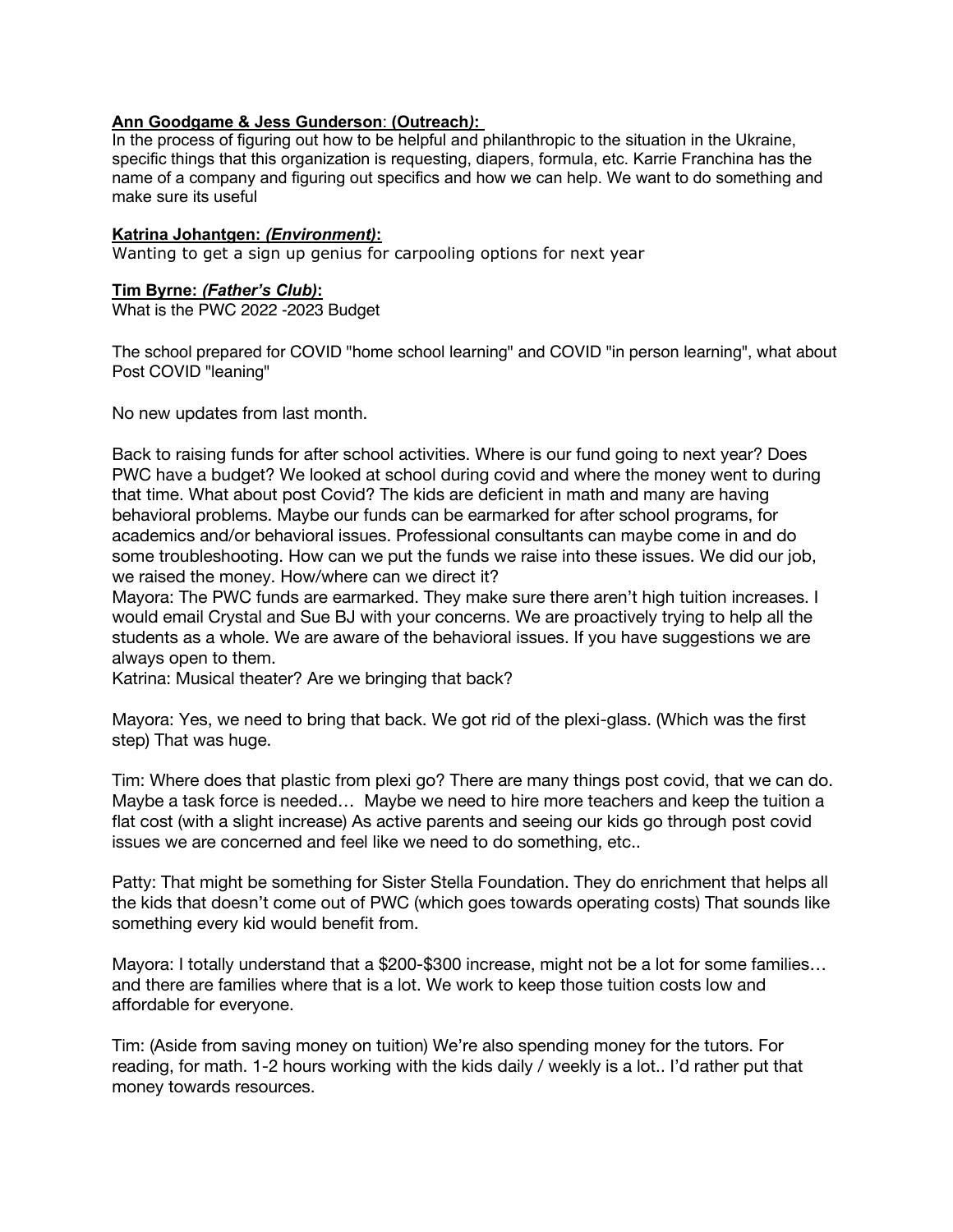Mayora: We look at the whole picture, if you have any more suggestions, please reach out to Crystal and Sue.

### **Mayora Hiney:**

Crystal apologizes for not being here. If you would like a covid test kit, please pick one up on Thurs. We are in discussions about when we will stop testing and when to stop doing the wellness check. Masks are optional as of March 14th. This Friday there is no school and next Friday there is no school. We're working on the family badges. It's more complicated than you can imagine. Working on logistics, etc. I.e.— If you ever want to come on campus with your kid, you will need your badge to enter. (Which can be time consuming and complicated) Fingerprinting, we are putting together another one. It will fill up. Last Tuesday of the month, the 29th. We'll need volunteers for that. If you know anyone that needs to be fingerprinted, please let them know. If you can't come to school organized one, you'll have to go all the way to Koreatown. We received a PWC check. We appreciate the PWC check for operating expenses. That went into our account. Thank you so much, there was a lot.

### **Monique Mamikunian***: (Executive Advisor):*

### **Special Guests:**

# **Maryann Bertolucci:**

### **CALENDAR**

### **March**

- 1st In 'n Out truck
- 2nd School mass 8th grade
- 4th End of trimester II
- 7th PWC meeting
- 11th No School (commonly referred to as ski weekend)
- 17th Spring Sing I-HRP, Parliamentarian
- 18th No school<br>27<sup>th</sup> Mothers Iu
- Mothers luncheon

# **April**

- 4th PWC Meeting
- 13th School mass Stations of the Cross
- 14th Prayer Service
- 15-22 Spring Break
- 25th Classes resume
- 29th Junior High Dance-School

# **May**

- 1st Alumni Dinner (Class of 2018)-Alumni Chair
- 2nd PWC Meeting
- 5th Spring Sing II-HRP, Parliamentarian
- 6th May Crowning 1st Grade
- 12th New Parent Mixer 7pm courtyard<br>13<sup>th</sup> St James Party
- St James Party